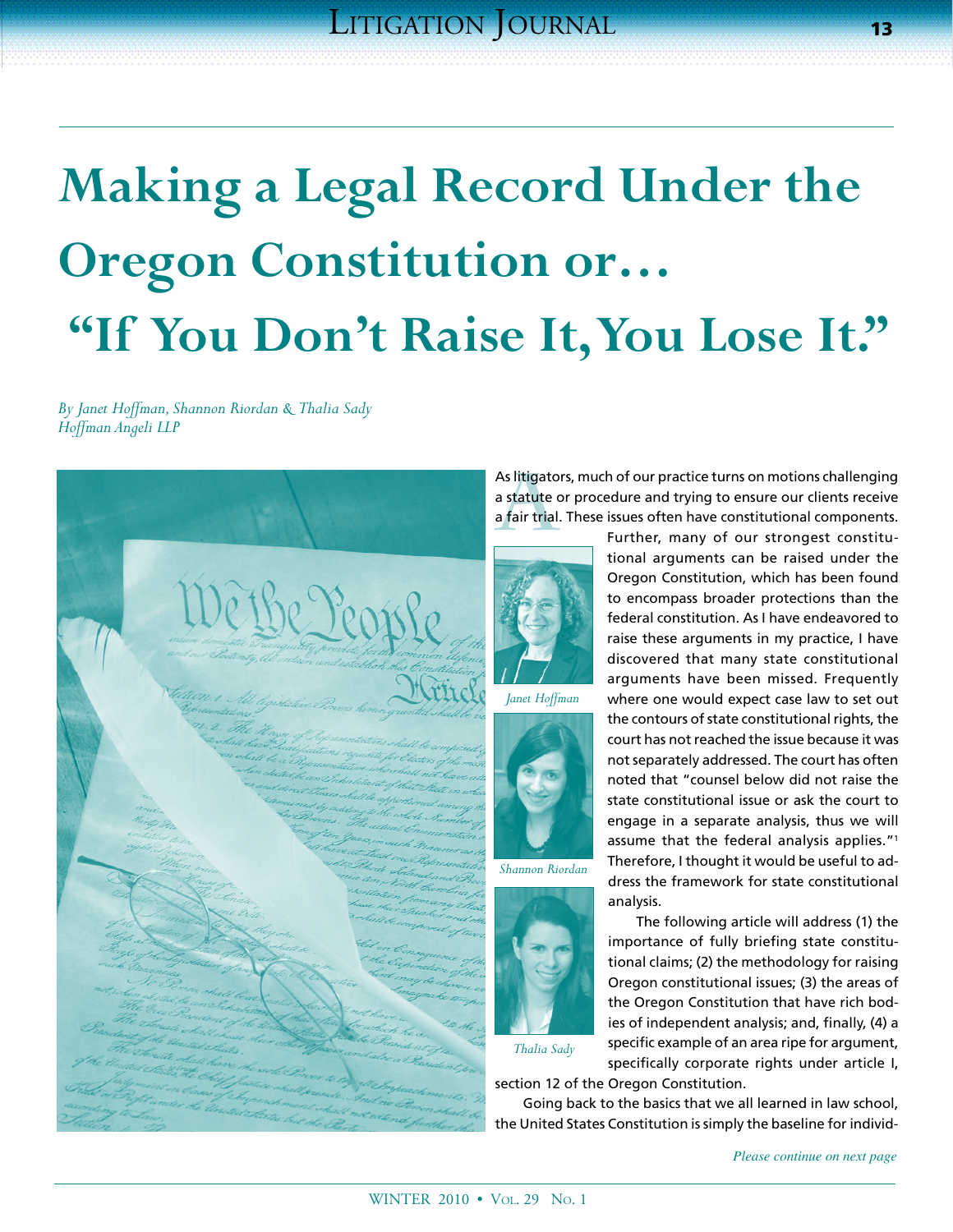ual rights. States are free to grant greater rights to their citizens than those already protected by the federal constitution. The Oregon Constitution grants a wealth of rights and protections that often go beyond what is offered by the United States Constitution. Although neither the Equal Protection Clause nor Due Process rights are expressly provided for in the Oregon Constitution, Oregon courts have found similar or even greater protections in other guarantees. However, the analysis is different from these federal counterparts.<sup>2</sup> Oregon courts have also developed nuanced case law regarding challenges made on vagueness and overbreadth grounds. While vagueness and overbreadth challenges are often based on First Amendment litigation in federal courts, Oregon courts have a well-developed body of case law addressing overbreadth that extends beyond freedom of expression.3

Under Oregon jurisprudence, our courts have been quick to state that the analysis of a federal constitutional provision should not be used as conclusive authority in interpreting a similar provision of the Oregon Constitution, and will be considered no more binding on the court than a well-reasoned law review article.4 However, there have also been cases where the appellate courts have concluded that there is no reason to apply a different analysis under the Oregon Constitution when well-established federal analysis exists, because it would only cause confusion.5 To be clear, this is separate from a situation where an Oregon court is asked to address a federal constitutional right. Under those circumstances, Oregon courts will look first to the U.S. Supreme Court.<sup>6</sup>

In 1981, the Oregon Supreme Court in *Sterling v. Cupp* explained the methodology for reviewing arguments that raise both state and federal constitutional claims.<sup>7</sup> The court instructed that the reviewing court should first look to the state claims before reaching a federal constitutional claim because "the state does not deny

Oregon's right to free assembly under article I, section 26, the privileges and immunities clause under article I, section 20, and Oregon's right to public hearings under article I, section 10 all have been interpreted distinctly from their federal counterparts.

any right claimed under the [F]ederal Constitution when the claim before the court in fact is fully met by state law."8 This was followed by *State v. Kennedy*, which expounded on the necessity of first addressing any questions of state law before ever turning to the Federal Constitution.9 In *Kennedy*, the court rejected the state's contention that it should not apply Oregon constitutional analysis to the issue because it was not properly briefed to the lower courts.10 While *Kennedy* endorsed a liberal standard for raising state constitutional claims, more recently the court has required a more detailed showing.11 The court will decline to consider a party's state constitutional claim if "he has failed to brief or argue any independent state constitutional theory."12

With Oregon courts focusing on the need for litigators to raise and independently brief state constitutional claims with a consequence of "use it or lose it," the courts have provided guidance for interpreting state constitutional provisions. In interpreting state constitutional provisions, the court will look at three things: (1) the text; (2) case law that construes the provision; and (3) the historical circumstances surrounding the adoption of the provision.<sup>13</sup> The court's goal is to determine the founders' intent in adopting the constitutional provision, in a context that is unique to Oregon's constitutional history. As the court has noted in interpreting an Oregon constitutional provision, "[article I, section 26 of Oregon's Constitution] differs from its federal counterpart in text, context, judicial gloss, and historical underpinning."14

Using this analytical framework, litigators have argued for greater protections under various provisions of the Oregon Constitution than what is guaranteed by the Federal Constitution. One example can be found in article I, section 8 of the Oregon Constitution, which states: "[n]o law shall be passed restraining the free expression of opinion, or restricting the right to speak, write, or print freely on any subject whatever; but every person shall be responsible for the abuse of this right." In *State v. Stoneman*, the Oregon Supreme Court specifically commented on the breadth of our state's constitutional guarantee of free expression, as compared to the First Amendment right.<sup>15</sup> The court flatly declined to follow the balancing approach used in First Amendment analysis, finding it contrary to the principles that have quided Oregon's jurisprudence.<sup>16</sup> In this context, the Oregon Supreme Court has, time and again, provided a rigorous reminder that federal interpretation will not simply be grafted onto Oregon constitutional provisions.<sup>17</sup>

Oregon's right to free assembly under article I, section 26, the privileges and immunities clause under article I, section 20, and Oregon's right to public hearings under article I, section 10 all have been interpreted distinctly from their federal counterparts.18 For example, article I, section 26 of the Oregon Constitution provides the right for groups to freely assemble in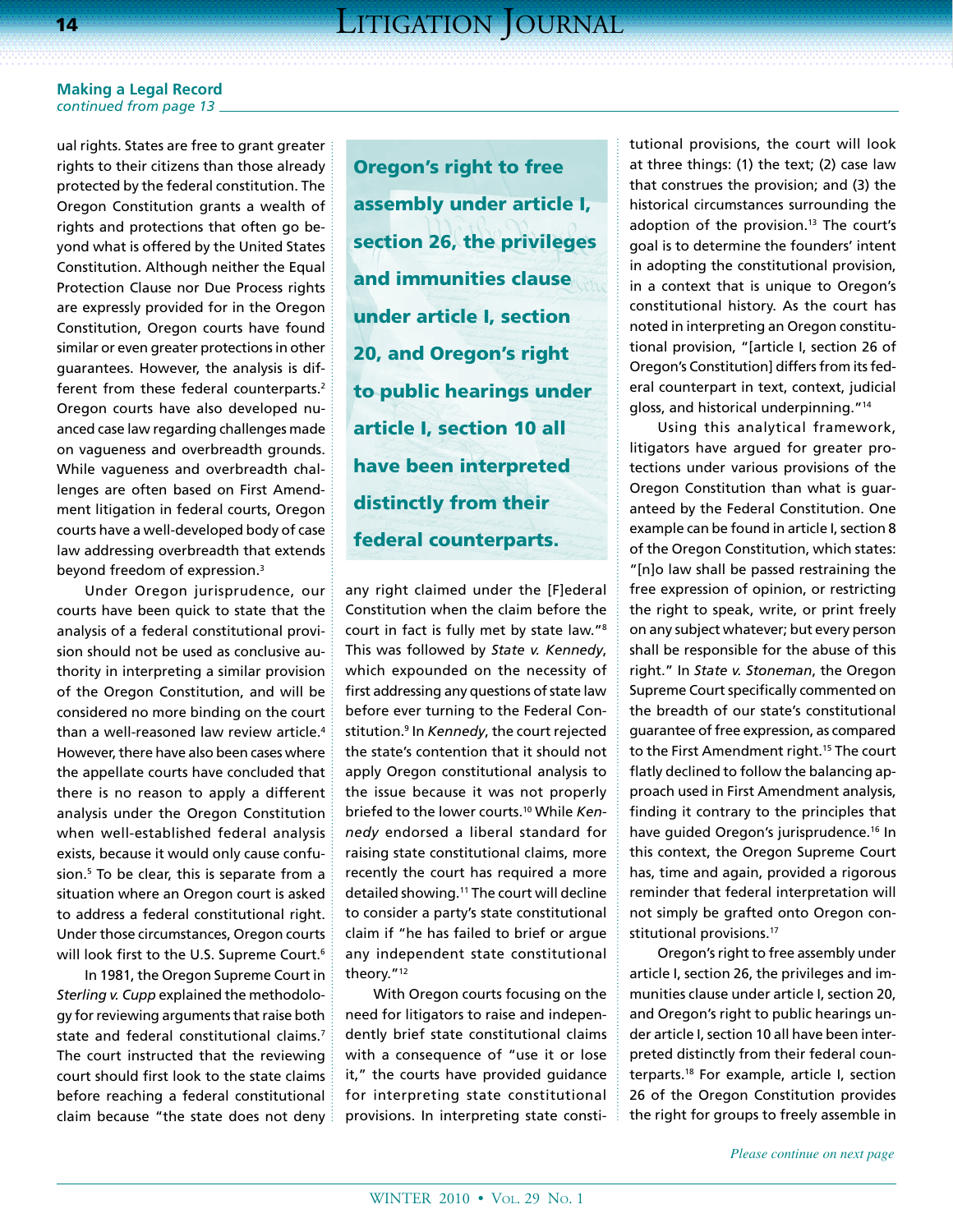order to achieve some political objective. In *Lahmann*, the court made a point to correct any misassumption that section 26 is coextensive with the right of "expressive association" in the First Amendment.19 The court noted, in contrast to the First Amendment, Oregon's right to assemble stands in a section separate and distinct from the rights of free speech and free exercise of religion.<sup>20</sup> The court also noted the differences between the text and context within their respective bodies of authority as well as differences between their historical underpinnings. Similarly, under article I, section 20 of the Oregon Constitution, the court has endorsed exacting scrutiny on a broader selection of classes than what is protected by the Equal Protection clause.<sup>21</sup> For example, under article I, section 20, Oregon courts have found unmarried homosexual couples to be not only a true class but a suspect class that is subject to particularly exacting scrutiny when determining if certain privileges and immunities have not been made available to the class.<sup>22</sup> Also, the public hearings rights protected by article I, section 10 have proved to be far more expansive than what is protected by the Due Process Clause.<sup>23</sup> The Oregon Supreme Court has held that under the Oregon Constitution, holding open hearings is a right that belongs to the public. In *O'Leary*, the court acknowledged that the only exceptions from the constitutional command to hold all trials and hearings open to the public are those hearings that were traditionally closed in 1859.<sup>24</sup> Unlike the federal courts, Oregon courts will not engage in a balancing test with this unqualified command from our Constitution.25

Sometimes these fruitful areas can be missed. For example, a question remains regarding whether Oregon's constitutional protection against compelled self-incrimination should be extended to the corporate accused. With the corporate accused constantly subject to

 In *O'Leary,* the court acknowledged that the only exceptions from the constitutional command to hold all trials and hearings open to the public are those hearings that were traditionally closed in 1859.

discovery demands, an issue exists regarding whether a corporation should be considered a "person" under article 1, section 12 and subject to protection from compelled self-incrimination. This question is particularly significant in light of the fact that other provisions of the Oregon Constitution have been found to apply to corporations.<sup>26</sup> Furthermore, the fact that the U.S. Supreme Court has construed the Fifth Amendment right against self-incrimination to apply only to natural persons, holding that corporations have no protection against compelled selfincrimination,<sup>27</sup> is no more binding an interpretation of our constitution then a well reasoned law review article.

The text of article I, section 12 states, "[n]o person shall be put in jeopardy twice for the same offence [sic], nor be compelled in any criminal prosecution to testify against himself." Under the analysis spelled out in *Liberty Northwest Insurance Corp. v. Oregon Insurance Guarantee Ass'n*, the court would assume that the framers intended the text to carry the meaning ordinarily given

to the words it contains.<sup>28</sup> To determine the "ordinary" meaning of those words to the framers we turn to the historical context and definitions of those words from contemporaneous dictionaries from the mid-nineteenth and early twentieth century.29 Dictionaries published near the time the Oregon Constitution went into effect in 1859 defined "persons" to include corporate entities and corporations.30

Additionally, an examination of the historical context helps us ascertain the framers' assumptions and intentions in their adoption of article I, section 12. Although there is no direct record of the Oregon framers' intentions with respect to article I, section  $12,31$  a survey of case law near the time the original constitutional provisions were approved offers insight into the historical and political arena within which the framers were working. During the late 1800s and early 1900s, various cases spoke to the understanding that the privilege against self-incrimination was applicable to both natural and corporate entities.<sup>32</sup> Finally, as stated above, Oregon courts have found numerous provisions of the Oregon Constitution to apply to corporations.<sup>33</sup> This is just one example of state constitutional law that has not been fully developed under an independent Oregon analysis.

By carefully analyzing any potential state constitutional issue using the methodology set forth by the Oregon Supreme Court, $34$  and by keeping the analysis independent from the federal constitutional analysis, arguments can be made on behalf of our clients that may prevail even when a similar right would not have succeeded under the United States Constitution. Under the principle of "raise it or lose it," a litigator's particular attention to state constitutional rights may change the outcome of the case.  $\square$ 

*Please continue on next page*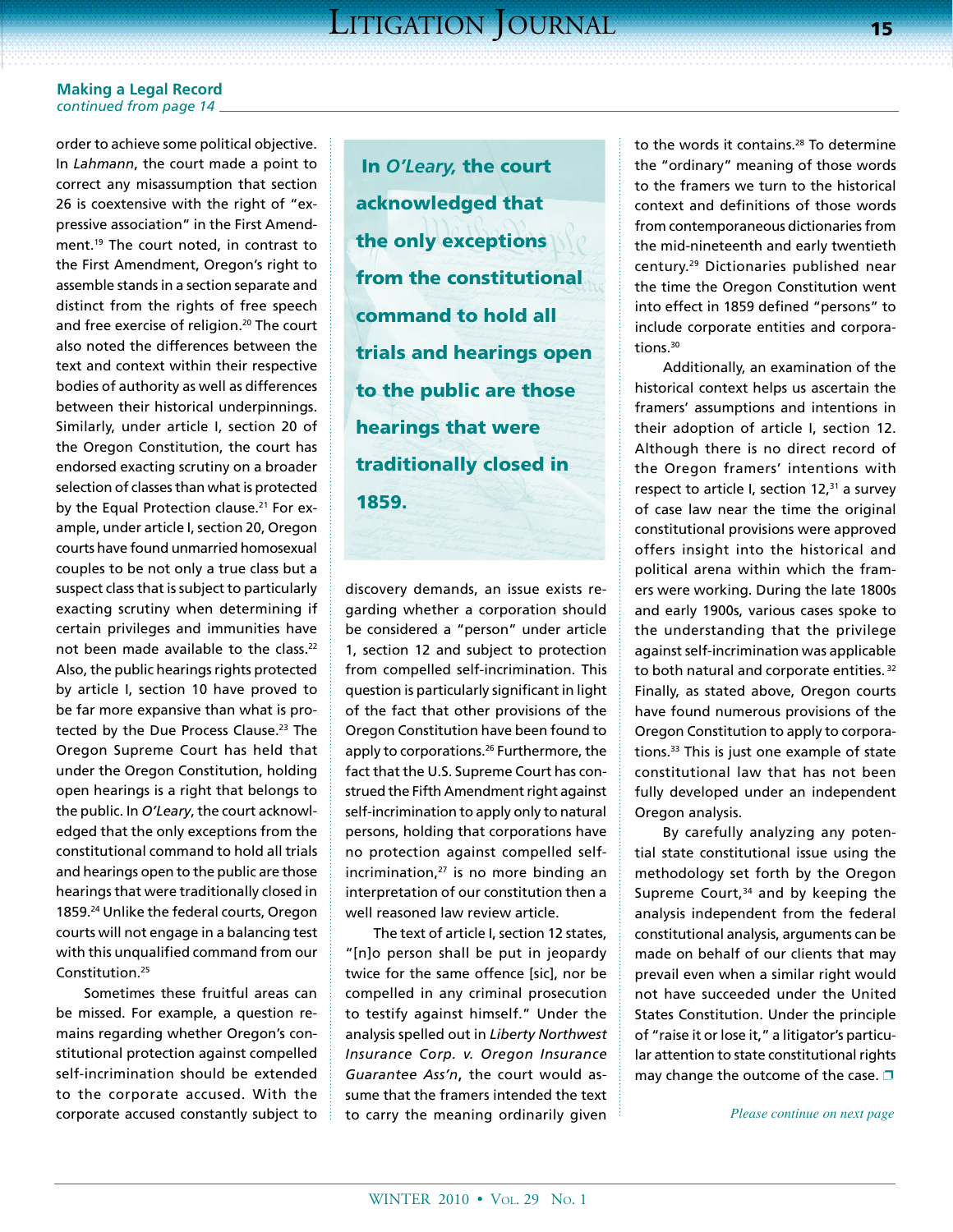# ENDNOTES

- 1 In an earlier article the author wrote on the constitutional rights of corporations, it was stated that article 1 section 12 did not apply to corporations. The statement was based on a federal constitutional analysis applied by the State Courts. Later, in representing a corporation served with interrogatories, the issue was freshly analyzed as a case of first impression under an Oregon constitutional analysis. Following that review it appears the earlier statement was in error. Perhaps this article is motivated by a desire to help others not make the same mistake.
- 2 *See Tanner v. Or. Health Sci. Univ.,*  971 P.2d 435, 444–48 (Or. Ct. App. 1998) (analyzing suspect classes under Oregon's privileges and immunities clause).
- 3 For example, in *State v. Blocker,* 630 P.2d 824, 827 (Or. Ct. App. 1981) the Oregon Supreme Court found unconstitutionally overbroad a state law that prohibited the possession of billy clubs because it violated article I, section 27 of the Oregon Constitution.
- 4 *State v. Soriano,* 684 P2d 1220, 1222 (Or. Ct. App. 1984) (proclaiming that "a United States Supreme Court majority is no more binding in Oregon than is a United States Supreme Court minority, a decision of the Supreme Courts of Hawaii, California, or Georgia, or a well-reasoned law review article").
- 5 *See State v. Smith,* 725 P.2d 894, 906 (Or. 1986) (holding that the federal Miranda rule is sufficient under Oregon constitutional law, and noting that there is "no strong and compelling reason to overturn a long-standing precedent of this court in order to adopt a rule which we consider to be unnecessary and confusing under the present circumstances").

"[A] United States Supreme Court majority is no more binding in Oregon than is a United States Supreme Court minority, a decision of the Supreme Courts of Hawaii, California, or Georgia, or a wellreasoned law review article."

- 6 *Mears v. Marshall,* 909 P.2d 212, 213 (Or. 1996) (and if unresolved by the Supreme Court, then Oregon courts look to the appellate courts for persuasive authority, but will ultimately end up employing an independent analysis to reach their own conclusion).
- 7 625 P.2d 123, 126 (Or. 1981).
- 8 *Id.* at 126.
- 9 666 P.2d 1316, 1319–21 (Or. 1983). The court declared that "a practice of deciding federal claims without attention to possibly decisive state issues can create an untenable position for this state's system of discretionary Supreme Court review. It can also waste a good deal of time and effort of several courts and counsel and needlessly spur pronouncements by the United States Supreme Court on constitutional issues of national importance in a case to whose decision these may be irrelevant." *Id.* at 1319

(referring to Justice Stevens' concurring opinion in *Oregon v. Kennedy,* 456 U.S. 667, 681 n.1 (1982)).

- 10 *Id.* at 1320–21. Later in *State v. Hitz,*  the Oregon Supreme Court distinguished between raising an issue at trial (which is essential to preserving error), identifying a source as support (which is less essential) and making a particular argument (which was considered least essential). 766 P.2d 373, 375 (Or. 1988).
- 11 *Compare Kennedy*, 666 P.2d at 1319–21, *with State v. Mendez,* 774 P.2d 1082, 1088 (Or. 1989) (declining to consider defendant's state constitutional claim because it was not raised at trial, or adequately briefed or argued with independent state constitutional analysis). However, the court did address the federal claim, even though it was not raised at trial, because a case cited by defendant on appeal was decided on Sixth Amendment grounds. *Id.*
- 12 *Mendez*, 774 P.2d at 1088; *see also State v. Riggs,* 923 P.2d 683, 684–85 (Or. Ct. App. 1996).
- 13 *Liberty Nw. Ins. Corp. v. Or. Ins. Guar. Ass'n,* 136 P.3d 49, 54 (Or. Ct. App. 2006) (citing *Priest v. Pearce,* 840 P.2d 65, 66–67 (Or. 1992)); *see also Billings v. Gates,* 916 P.2d 291, 295 (Or. 1996) (citing *Priest,* 840 P.2d at 66–67).
- 14 *Lahmann v. Grand Aerie of Fraternal Order of Eagles,* 121 P.3d 671, 677 (Or. Ct. App. 2005) (comparing article 1, section 26 to the right of "expressive association" under the First Amendment of the U.S. Constitution).
- 15 920 P.2d 535, 538–39 (Or. 1996).
- ÷ 16 *Id.* at 539.

*Please continue on next page*